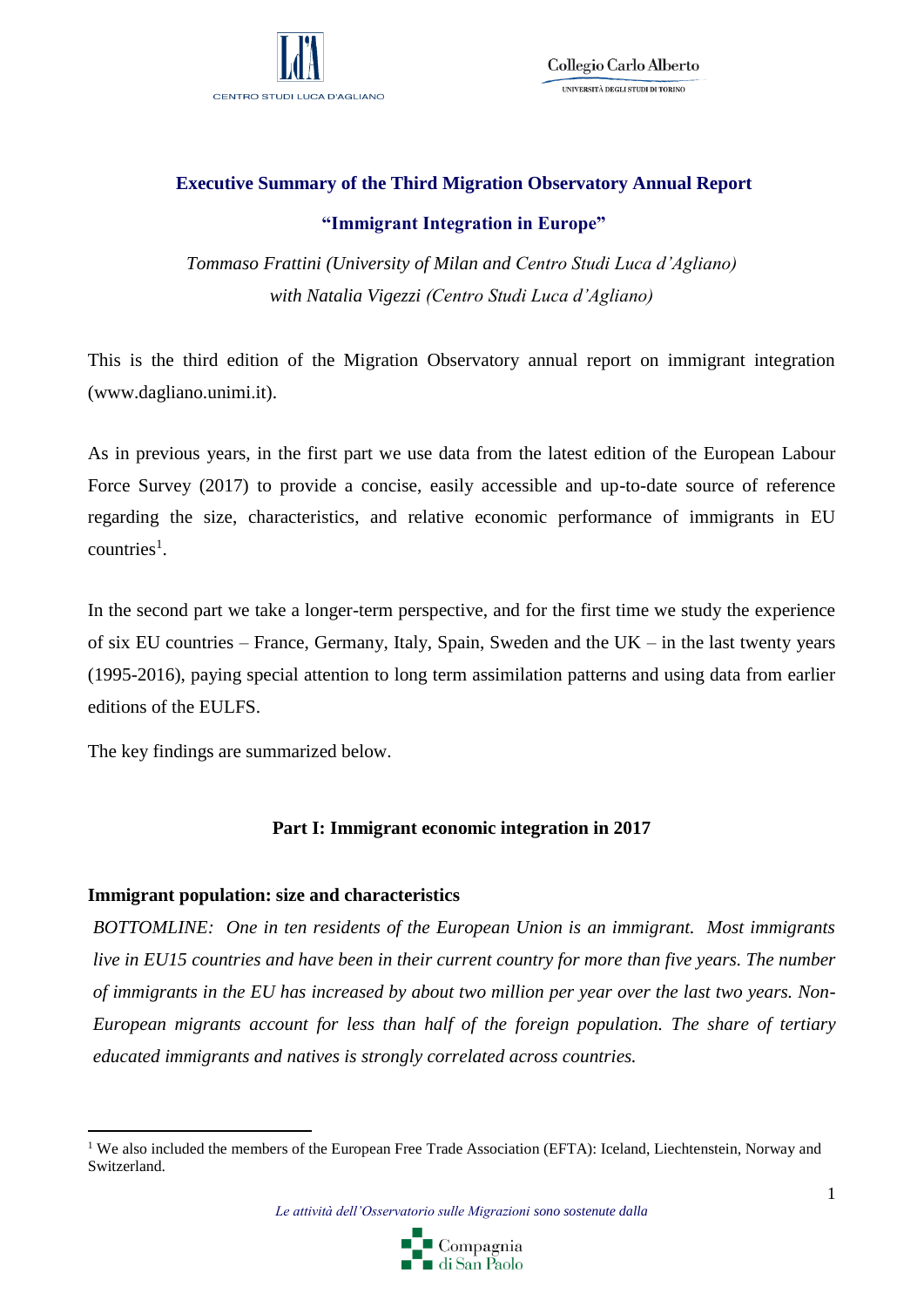

- In 2017 the number of immigrants in the European Union was 53.1 million, roughly 10% of total population. Most of them (48.2 million) live in a EU15 country, where they account for 12% of total population.
- There is significant heterogeneity in immigrant concentration across countries, which ranges from 0.1 – 0.2% in Romania and Bulgaria to around 20% in Cyprus and Sweden, 30% in Switzerland and even 50% in Luxembourg.
- Most immigrants have been in their current country of residence for a long time: only 20% have lived in the country for five years or less. This number rises to more than 25% in Cyprus, Denmark, Ireland, Luxembourg and the UK and to 31% in Germany.
- More than half of the immigrants in EU countries are European. EU mobile citizens account for 38% of the foreign-born population in the EU. An additional 16% was born in a European country outside of the EU. Africa and the Middle East account for 19% of all immigrants, with an additional 16% coming from Asia and 11% from the Americas or Oceania.
- The gender composition is on average quite balanced, with only a slight majority of women (52%).
- At the EU level, about one third of immigrants have tertiary education, one third at most upper secondary, and the remaining third has at most completed lower secondary education.
- There are significant differences in immigrants' education across member states, which broadly reflect the educational level of natives: countries with higher shares of university-educated natives also have higher fractions of immigrants with tertiary education. Among the countries with a large share of immigrants, Denmark, Ireland, Norway, Sweden, Switzerland and the UK all have more than 38% of university-educated natives and immigrants. On the contrary, Italy has the lowest share of university-educated natives and immigrants (20 and 14% respectively).

# **Employment**

*BOTTOMLINE: Immigrants have lower employment probability than natives, especially in Central and Northern Europe. The UK, Italy and Ireland are among the countries with the smallest immigrant-native gap. Differently from previous editions of this report, these gaps are not due to differences in age-gender-education profiles.*

- On average across Europe, immigrants are 8.1 percentage points less likely to be employed than natives, which marks a decline in employment probability with respect to 2016.

*Le attività dell'Osservatorio sulle Migrazioni sono sostenute dalla* 

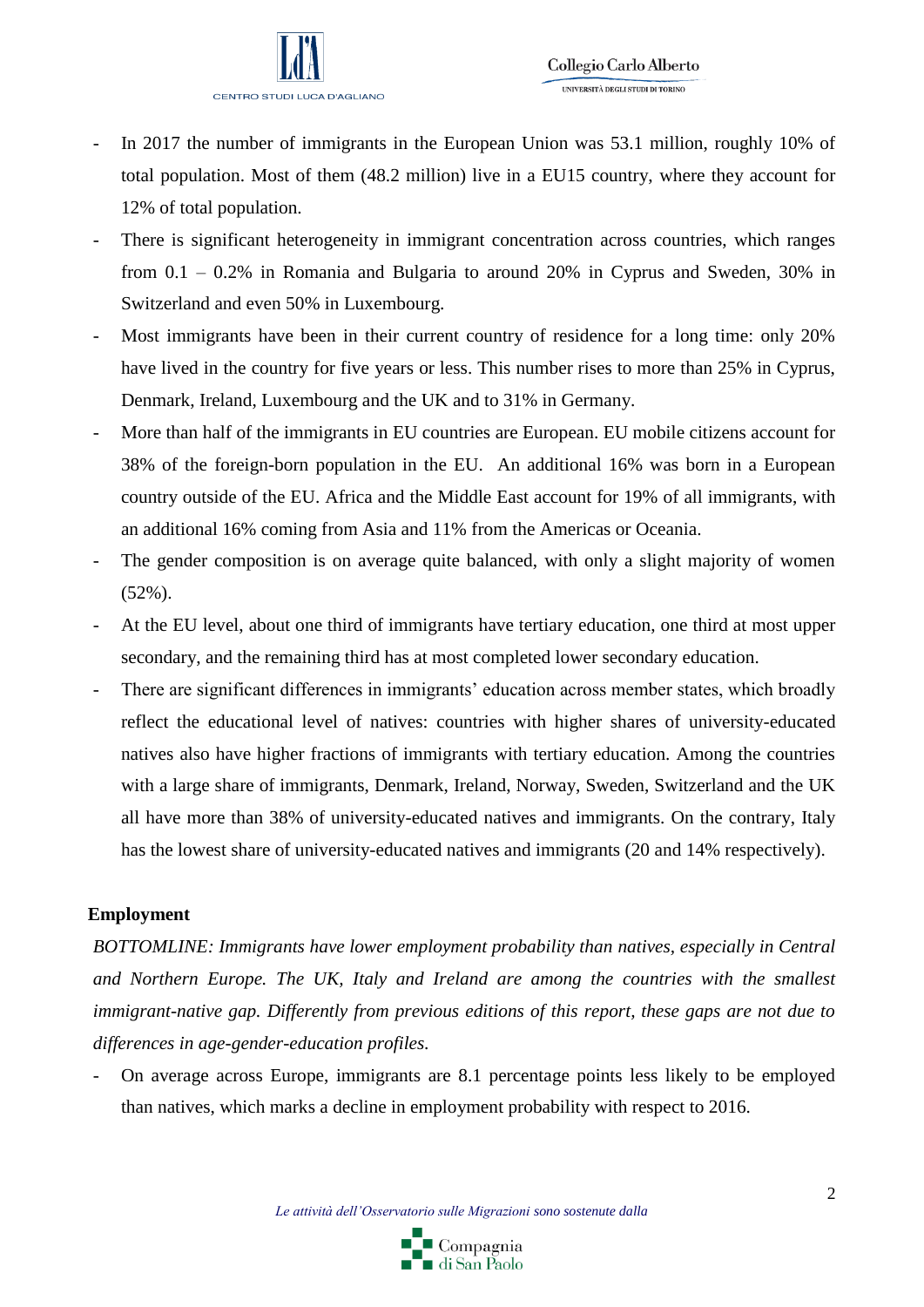

- Employment gaps relative to natives are especially large in Northern and Central European countries such as the Netherlands (-17.2 p.p.), Sweden (-16.9 p.p.), Germany (-15.7 p.p.) or France (-13.5 p.p.) and smaller in the UK (-2.7 p.p.), Italy (-1 p.p.) and Ireland (-0.4 p.p.).
- Differences in employment probabilities cannot in general be explained by a different composition of the native and immigrant populations in terms of age structure, gender mix and education. This result indicates that on average immigrants' age-gender-education profiles make them very similar to natives in terms of employability.
- The probability of employment is higher for immigrants who have spent more time in the host country. The immigrant-native gap decreases by almost ten percentage points (from 16.1 to 6.4 p.p.) between immigrants with at most 5 years of residence and those who have been in the country for six years or more.

#### **Occupational status and income**

*BOTTOMLINE: Immigrants are more concentrated than natives in the least prestigious occupations. They are also disproportionately more likely to be in the lowest income deciles. Differences in occupational distribution account for more than half of the immigrant-native income gap.*

- Immigrants' occupational distribution is more polarised than that of natives. Immigrants are as likely as natives to work in high-status and high-pay occupations, they are more concentrated in the least prestigious occupations, and they are missing from the middle of the occupational distribution.
- Immigrants are 70% more likely than natives to be in the bottom decile of the national income distribution and 25% less likely to be in the top decile.
- More than half of the immigrant-native difference in the probability of being in the bottom income decile can be explained by differences in occupational distribution

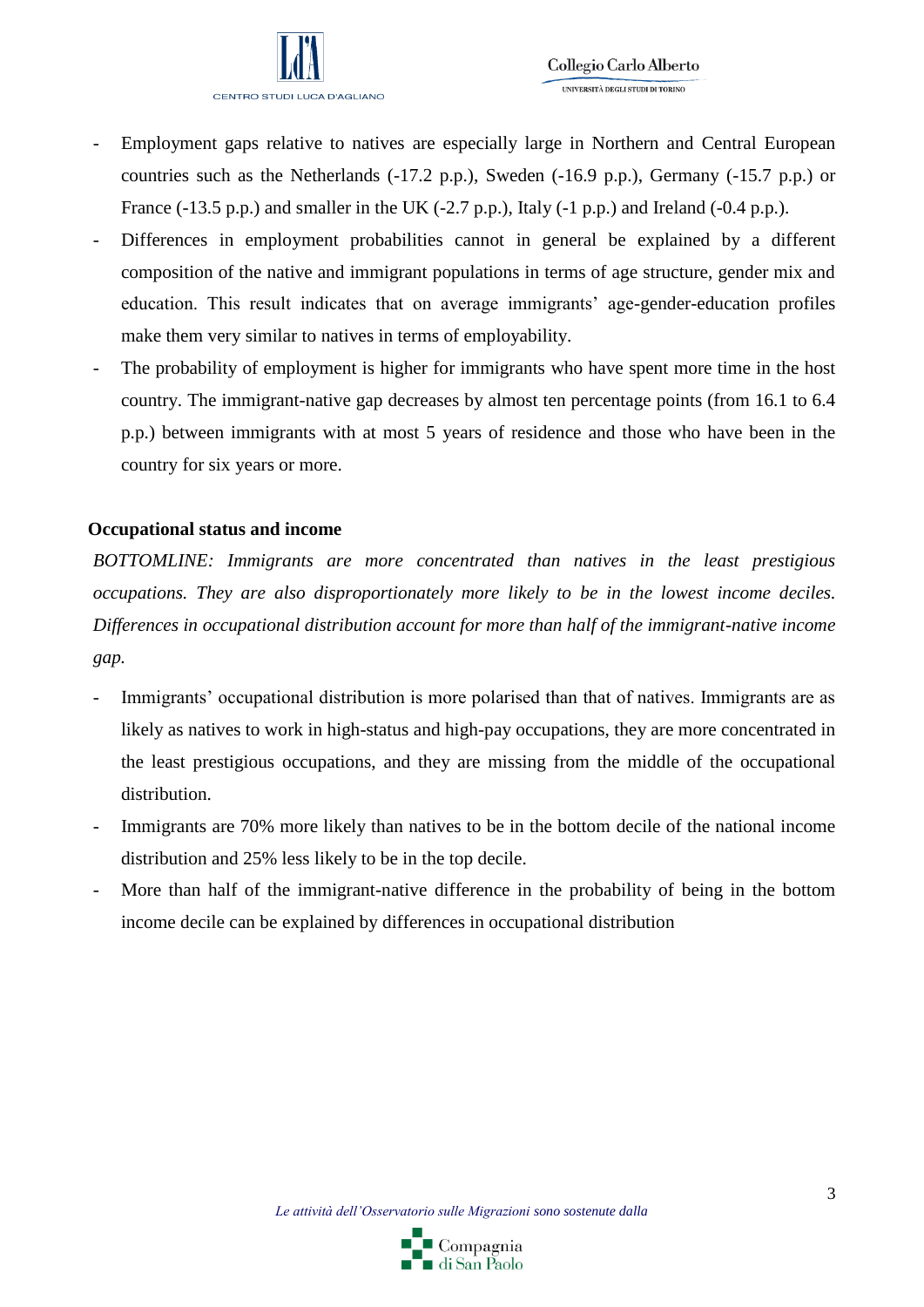

# **Part II: Long term integration: an analysis of the last twenty years for France, Germany, Italy, Spain, Sweden and the United Kingdom**

#### **Immigrant population: size and characteristics**

*BOTTOMLINE: The share of immigrants in the population increased everywhere in the last twenty years. Different growth rates led to a relative convergence of immigrant shares across countries. The importance of the EU15 as countries of origin decreased over time. The concentration of immigrants in working age segments of the population has increased over time. Immigrants' educational distribution is more polarised than natives', a feature that has increased over time especially in Germany, France and Sweden.*

- Between 1995 and 2016, the number of immigrants has increased in all the main migration countries in the EU. In 2016, the countries with the largest share of immigrant population were the United Kingdom and Sweden with 14.6 and 20% of foreign-born population respectively.
- In 1995, around one third of immigrants were from Western EU countries. This share decreased over time and by 2016 at most one in four immigrants were from EU15 countries, while the majority came from outside the EU. In 2016, the highest shares of immigrants from the New EU Member States are in Germany (22%), Italy (23%) and the United Kingdom (21%).
- Migration is balanced across gender. With respect to age, immigrants are concentrated in the young and working age groups of the population and this fact has become more pronounced over time.
- In the last 20 years migration seniority increased everywhere except for Germany and Sweden, where the share of immigrants residing in the country for more than 10 years declined between 1995 and 2016. The highest increases in immigrant seniority happened in Italy and especially in Spain, where the share of immigrants residing in the country for more than 10 years increased from 25 to 68%.
- The share of high educated immigrants reflects that of natives in all the countries and years considered. However, immigrants present a more polarised distribution across education levels with higher shares of low educated compared to natives. This feature has become more pronounced over the last 20 years, especially in Germany, France and Sweden.

*Le attività dell'Osservatorio sulle Migrazioni sono sostenute dalla* 

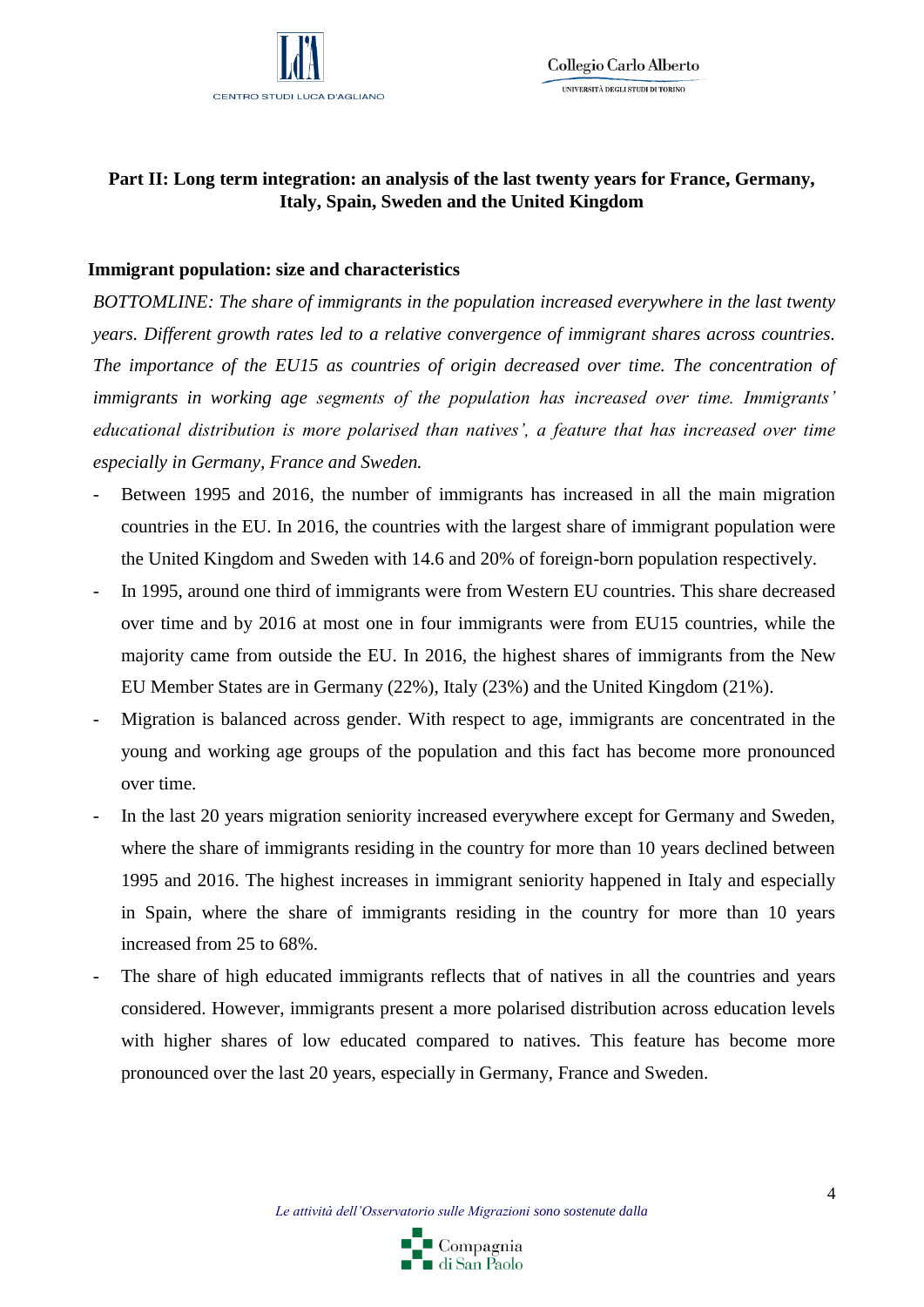

#### **Naturalisation and marriage**

- Naturalisation rates differ widely across countries, reflecting also differences in citizenship acquisition policies. Naturalisation is the slowest in Italy and Spain, with respectively 10 and 16% of naturalised immigrants after 10 years of residence in the country. Conversely, Sweden is the country with the fastest naturalisation of foreign-born residents (74% after 10 years).
- About one in two immigrants cohabits with their spouse. In 2016, around 70% of spouses were immigrants.

#### **Employment**

*BOTTOMLINE: Employment probability gaps tend to close with time spent in the host country but they persist everywhere except for Italy. In most countries low educated immigrants have faster and more complete employment assimilation relative to similarly educated natives, except for Sweden and the UK.*

- Over the last 20 years, immigrant-native employment gaps increased in Spain and Italy, remained stable in France and Germany, and decreased in Sweden and the UK. Differences in demographic characteristics do not explain these gaps.
- Employment probability gaps shrink with time in the host country. Full convergence is not achieved in any country except for Italy, where it happens after six years.
- One year after migration, the immigrant-native differential is especially large in Italy (-40 p.p.), France (-42.1 p.p.) and Sweden (-39.8 p.p.). After ten years in the country, immigrants have higher or very similar employment probability than natives in Italy (4.7 p.p.), the United Kingdom (-1.5 p.p.) and Spain (-3.2 p.p.). Differentials are larger in France (-12 p.p.), Germany (-14.8 p.p.) and Sweden (-17 p.p.).
- Employment assimilation profiles do not change significantly if we compare immigrants and natives with similar individual characteristics.
- Employment probability gaps for low educated immigrants relative to similarly educated natives are smaller than for those with high education in Sweden and the United Kingdom. In all the other countries, low educated immigrants relative perform better, in relative terms, than high educated ones.